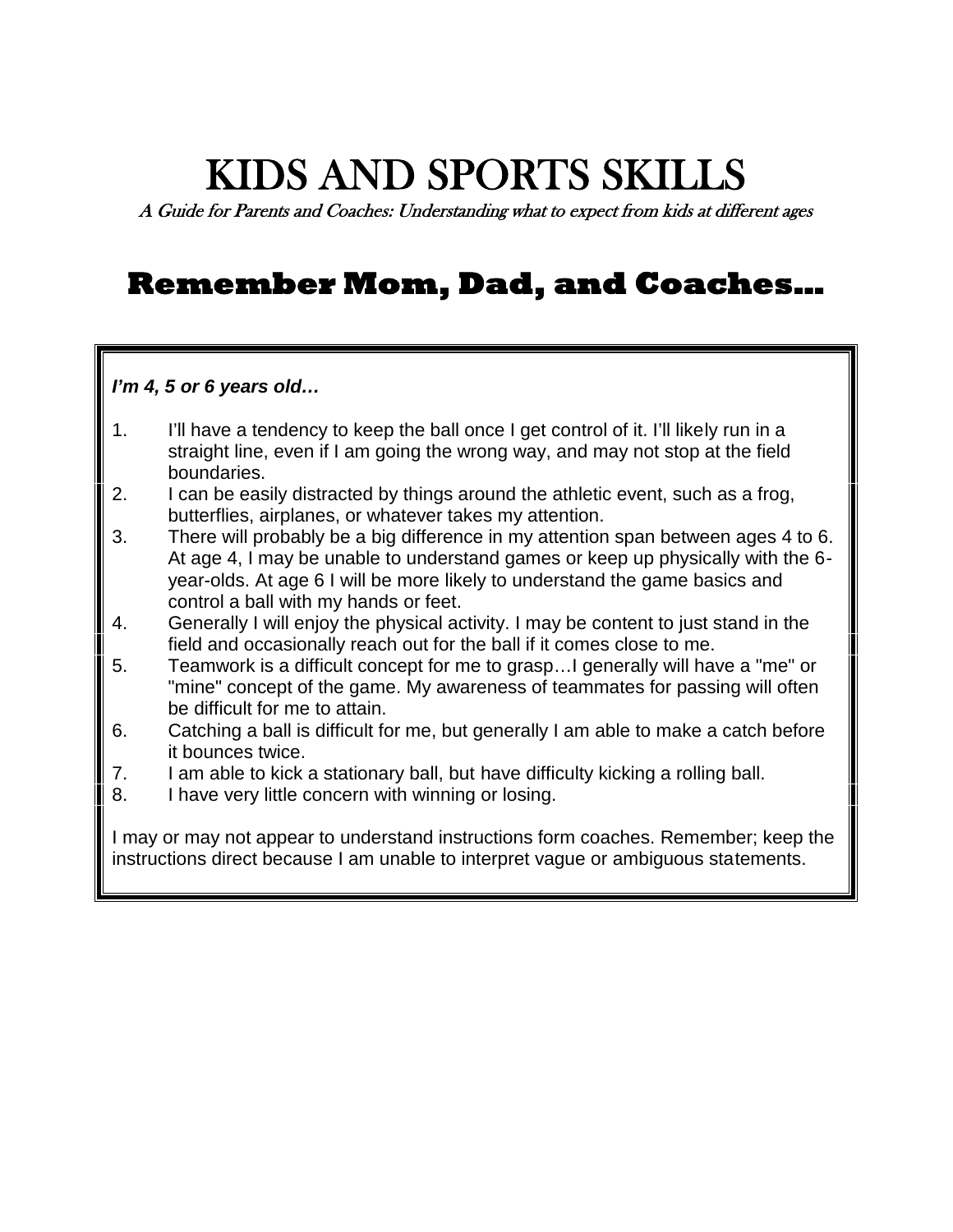# **KIDS AND SPORTS SKILLS**

*A Guide for Parents and Coaches: Understanding what to expect from kids at different ages*

### **Remember Mom, Dad, and Coaches…**

#### *I'm 7 or 8 years old...*

- 1. I am beginning to understand the team concept idea.
- 2. I am switching from the "me" and "mine" concept to realizing that teammates are present tool
- 3. Look, I've developed the ability to catch a gently thrown ball.
- 4. Most of the time I am able to dribble a ball continuously with my hands or feet without loss of control.
- 5. I am able to learn and understand the rules of the game.
- 6. From my point of view…playing the game is the major thing…winning is not a major concern.
- 7. I will accept instructions by my coaches but I need them to be direct and not ambiguous.
- 8. I may get overloaded by my parents / fans shouting instructions. Let the coach's coach…let them give me instructions.
- 9. I can become easily embarrassed by intense, negative criticism by fans/parents.

#### *I'm 9 or 10 years old...*

- 1. I am able to maintain a dribble with hands or feet.
- 2. I am able to control a ball using a variety of body parts, i.e., a thigh or head in soccer, or a bump volley in volleyball.
- 3. I am able to consistently hit a thrown ball with a bat (as in baseball) or racquet (as in tennis or ping-pong).
- 4. Using my maturing motor skills, I am able to throw, catch, or kick.
- 5. I am able to use either hand or foot with competency.
- 6. I now have well established the team concept.
- 7. I may be easily embarrassed by intense, negative criticism and behaviors by adults.

I now can accept the instructions of coaches. I may be able, to some degree, to interpret ambiguous directions, but receiving parental instruction at the same time as coaching instruction can confuse me.